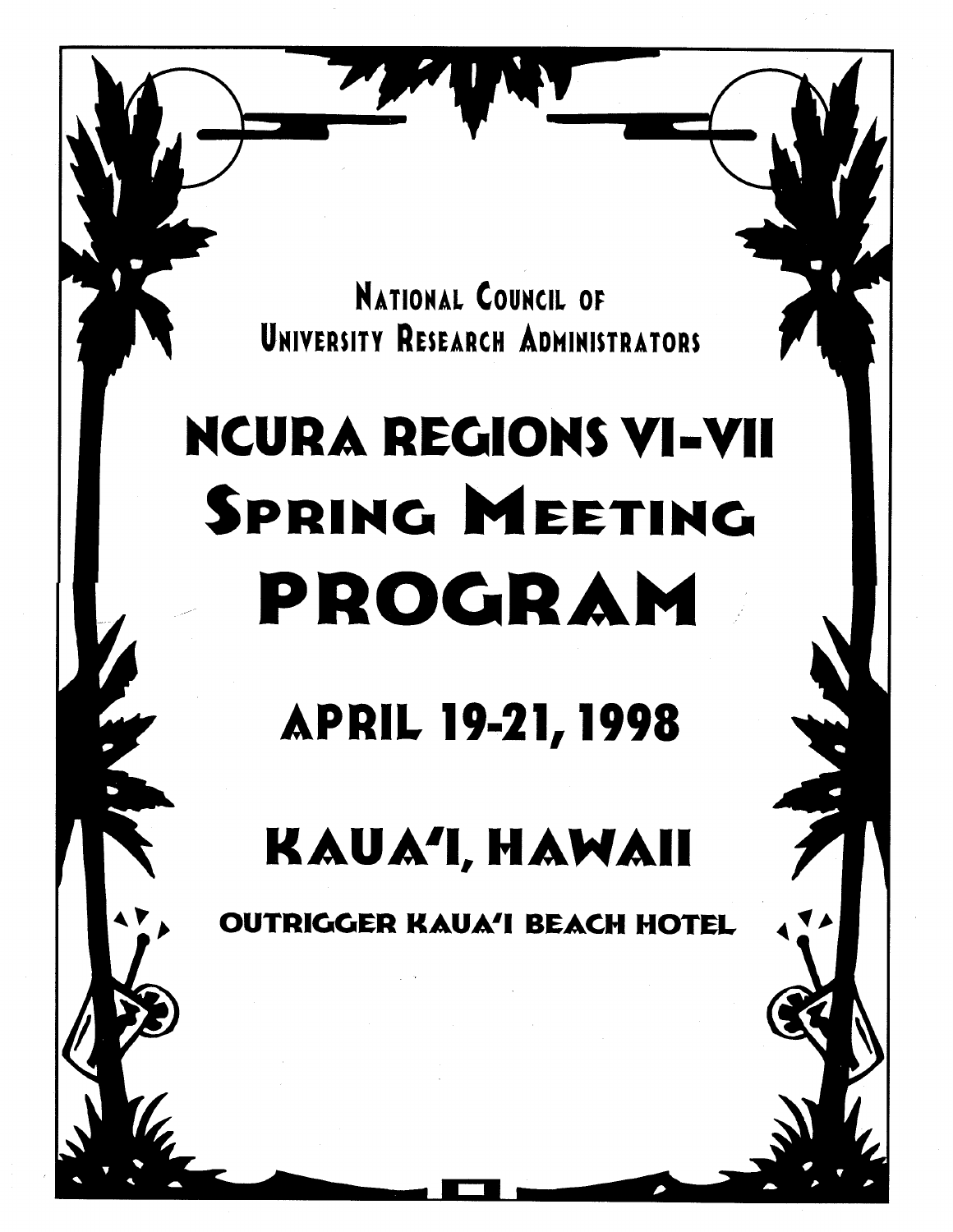# NCURA REGIONS VI & VII SPRING MEETING OUTRIGGER KAUA<sup>1</sup>I BEACH HOTEL-KAUA<sup>1</sup>I, HAWAI<sup>1</sup>I-APRIL **19-21, 1998**

Dear Colleagues:

Alohal

As chair of the joint Region VINII Program Committee, I am pleased to present the program for our 1998 point Regional Meeting from April 18 to 2 I , 1998. This year our meeting will be once again hosted by our friends in Hawai'i at the Outrigger Kaua'i Beach Hotel on the beautiful island of Kaua'i. The hotel rests along the scenic Royal Coconut Coast and overlooks the Pacific to the southeast. Sunrises are spectacular, and sunsets are golden.

Our Spring Meeting officially begins on the morning of Monday, April 20, with registration on Sunday and Monday starting at 8:00 a.m. both days. However, we have planned events on the preceding Saturday and on Sunday as an added incentive to come early to join long-time friends and make new friends who share a common bond through their commitment to research administration.

Our third annual golf tournament will be held Saturday morning, April 18. Many thanks to Hal Gollos for organizing this event. On Sunday, April 19, we have organized a full day of workshops. The workshops will be held in two half-day sessions. The workshops are a great way to improve your knowledge and understanding of some exciting topics—including the best resources for sponsored projects administration on the Web and an overview of the tools used in electronic research administration. Please select a workshop in the morning, afternoon, or both to suit your personal interests and needs. Lunch will be provided for all workshop participants.

Our Meeting will begin with a featured speaker, William "Bill" Kikuchi, Professor of Anthropology at the Kaua'i Community College. Thereafter, we offer 15 concurrent sessions through Tuesday morning, followed on Tuesday afternoon by three concurrent roundtables and, finally, a selection of open forums for discussion and synthesis of the issues brought up during the meeting.

Mary Husemoller, President of NCIIRA, will be sharing her vision of NCURA with us following lunch on Monday. Our premier social event will be on Monday with a lu'au. We want to offer a special invitation to your guests who are welcome to join us. Guest tickets are \$45 each and will be made available through our registration form. In order to involve more attendees in hospitality events, we'll be sipping our drinks and enjoying the tropical evening for an extended period under a large tent.

I encourage you to visit the Meeting Web page at http://www-era.stanford.edu/r6ncura/p98index.html. Thanks to Dave Dungan for such a great job in putting this together and keeping the committee on time. It includes the most up-to-date schedule, hotel information, and general links for Kaua'i and Hawai'i.

We sincerely hope everyone can join us in Kaua'i. Please remember that appropriate dress for all events will be casual. Since Kaua'i is a popular vacation destination, you should make your hotel and travel arrangements as soon as possible. Rooms held for NCURA will be released on March 19. See you there! Sincerely,

Terry May, Chair, Program Committee Region VII

The court of the state of the state of the state of the

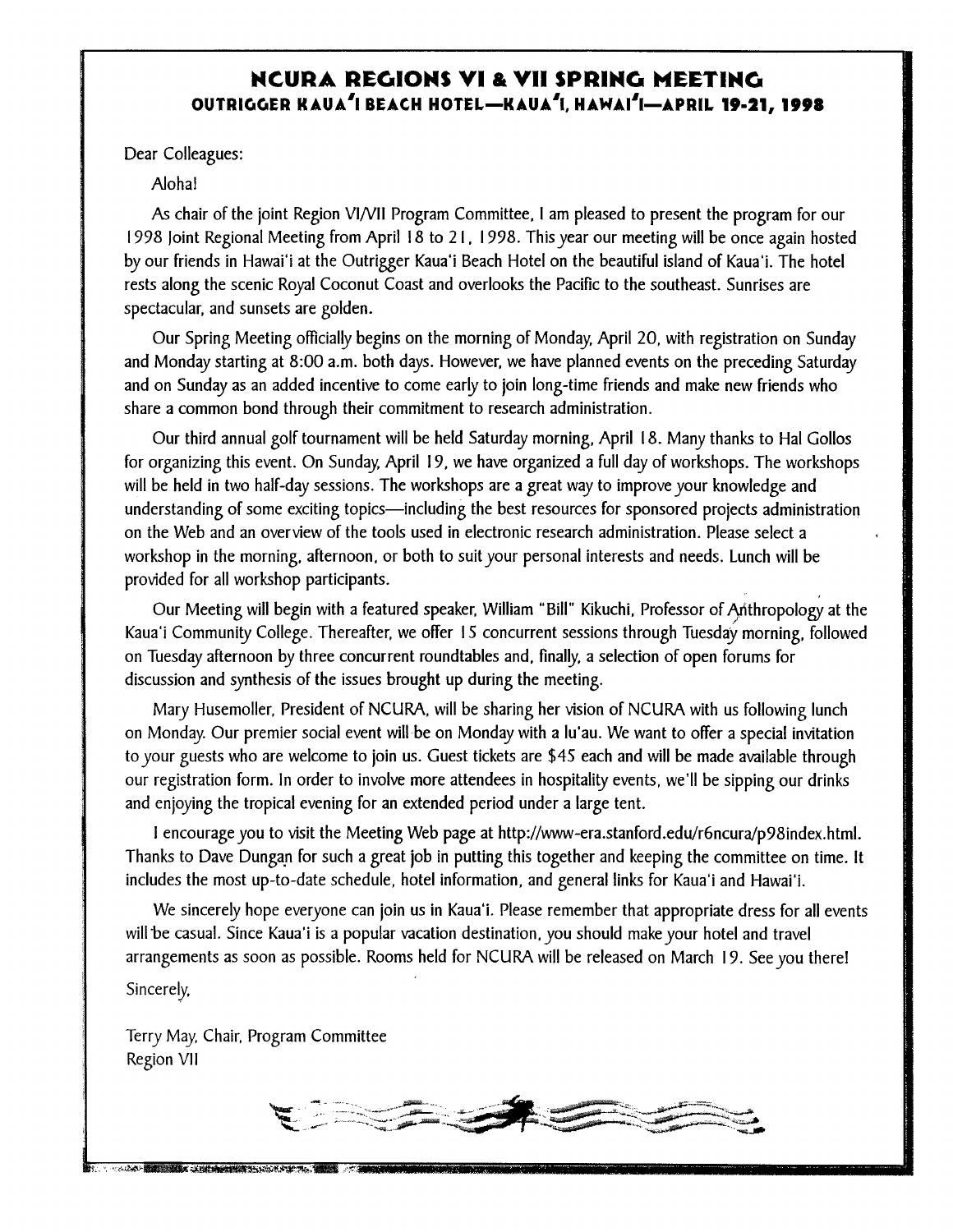# NCURA REGIONS VI & VII SPRING MEETING OUTRIGGER KAUA'I BEACH HOTEL-KAUA'I, HAWAI'I-APRIL 19-21, 1998 SCM EDULE

# SATURDAY, APRIL 18

8:00 ORGANIZED RECREATIONAL EVENTS

Golf -The Third Annual Spring Meeting Tournament Contact: Hal Gollos

# SUNDAY, APRIL 19

8:00-5:00 REGISTRATION LOWER LOBBY, OUTRIGGER KAUA'I BEACH HOTEL

# 8:30-11:30 SUNDAY MORNING WORKSHOPS

# Overview of Common Programs/Software/Applications Used in ERA

Faculty: Erin Lindsay, R-NET Process Manager, UCLA; Steve Dowdy, Manager, Network and Information Systems, Massachusetts Institute of Technology

Have you ever asked for a list of all grants just to find out the programmer included contracts too? Today it is increasingly important for the computer professional to understand the business terminology for the functions he/she supports.

So, do you know your bits from your bytes, your pixels from your DPI? You, too, need to speak the language that the computer professional understands. This workshop will introduce managers and other research administrators to the basic terminology used when communicating with the computer professional. Topics to be covered include a brief history of ERA, hardware, software, networking and database basics.

By using and understanding the concepts presented in this workshop, the research administrator will be able to more effectively communicate with the computer professional and be better positioned to deal with ERA.

# Research Administration for the Newcomer: Emphasis on Post-Award Administration

Faculty: F. John Case, Assistant Vice President and Controller, Desert Research Institute, University and Community College System of Nevada; Brian Farmer, Manager of Grants and Accounting, University of Idaho

This half-day session will provide an overview of some post-award topics for those with less than one year's research administration experience. The session is geared to give an overview of various topics post-award administrators hear about and deal with on a daily basis. Postaward topics will include cost principles and regulations, an introduction to indirect costs and its components, the new Cost Accounting Standards Board requirements, effort reporting, audit, and award close-out. The session will help new research administrators develop an understanding of these topics. The session should prove useful for new administrators from colleges, universities, and other non-profit organizations.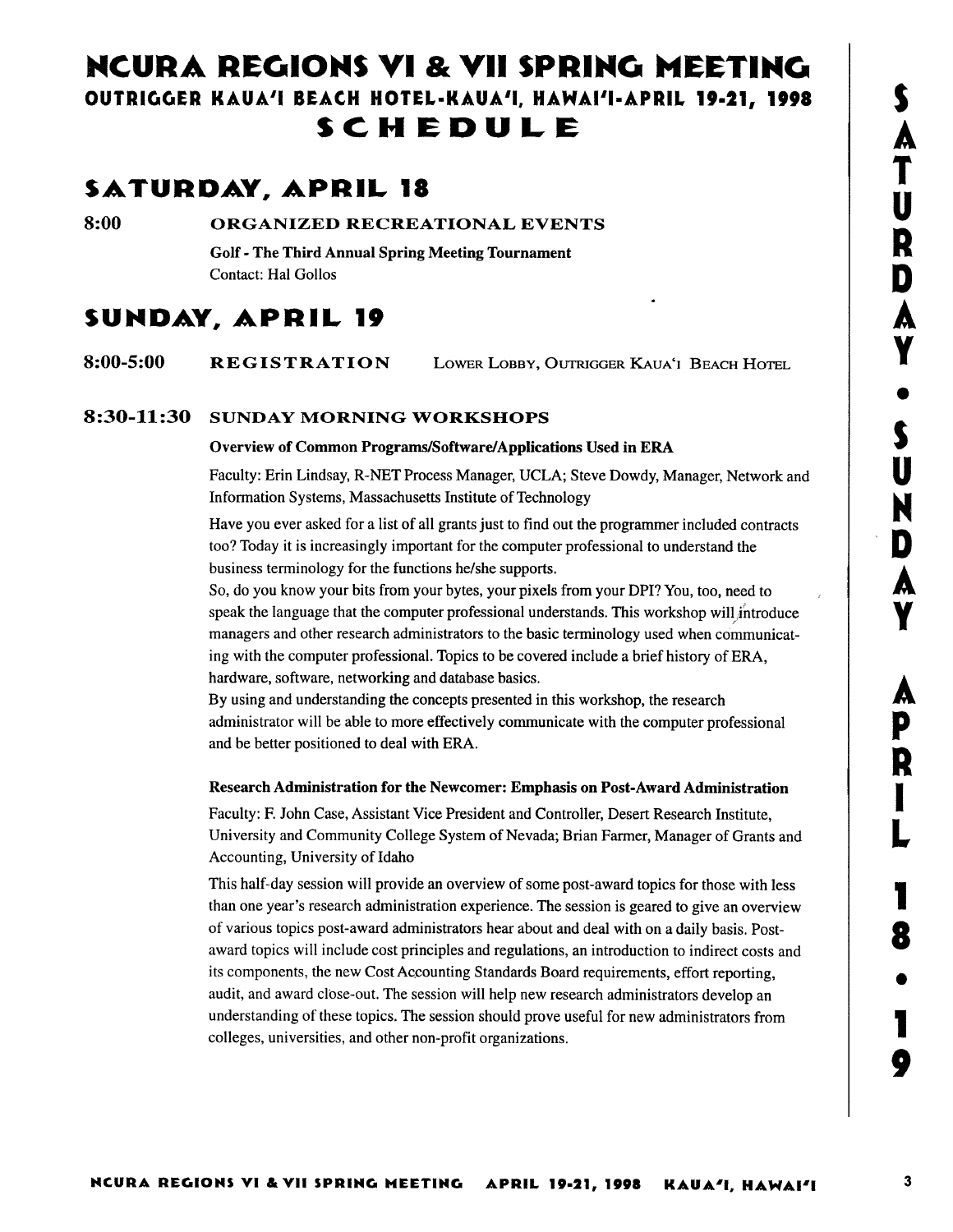# 8:30-11:30 SUNDAY MORNING WORKSHOPS (CONTINUED)

## Presentations and Public Speaking

Faculty: Samantha Wescott, Manager, Grant Proposal and Award Team, UCLA

This workshop will cover the fundamentals of public speaking for professionals and preparation and delivery of presentation materials, specifically using electronic tools such as PowerPoint. The workshop will address issues such as the art of public speaking for goals such as effective training, persuasion or instruction. We will address the issues of nervousness and fear as well as share constructive and creative solutions to many of the problems faced while speaking before an audience. We will also share secrets for preparing a professional presentation, structuring the information, and creating a professional package of materials for an effective and stimulating presentation. This would be recommended for professionals of all levels who are looking to improve their public speaking and presentation skills.

# **12:00-1:00** SUNDAY LUNCH (for workshop participants and faculty only)

# 1:30-4:30 SUNDAY AFTERNOON WORKSHOPS

## Sponsored Project Resources on the Web

Faculty: Bonnie Hale, Information Editor, Sponsored Projects Office, Stanford University; Dave Dungan, Director, Engineering Research Administration, Stanford University

The WWW contains an unlimited glut of resources for students, faculty, and administrators. Some are easy to find, others present a challenge. This workshop will help beginning and intermediate Web users:

- Understand search engines
- Develop effective searches
- Use bookmarks
- Print, save, and download information
- Compare sites before you create your own

We will look at Web sources for funding information, solicitations, and guidelines; policy pages; forms; some sponsors; and post-award Web tools.

## NSF FastLane

Faculty: Carolyn Miller, FastLane Project Director, National Science Foundation

The NSF FastLane workshop is a hands-on session where each participant will be guided through the use of the features of FastLane. The workshop is oriented towards the research administrator with limited experience with FastLane. Topics of the workshop include FastLane architecture, functions for research use, with special emphasis on proposal preparation, and research administration functions, including FastLane administration, institution reports, postaward requests and notification, and proposal submission. Participants should come with their own FastLane PIN (Personal Identification Number) and have been added as an NSF Principal Investigator (send e-mail to fladmin@nsf.gov to be added).

#### 5:30-7:00 SUNDAY EVENING GATHERING

Meet in the hotel Mele Lounge (near the elevators) to have a drink before dinner on NCURA.

7:00-... SUNDAY DINNER (on your own)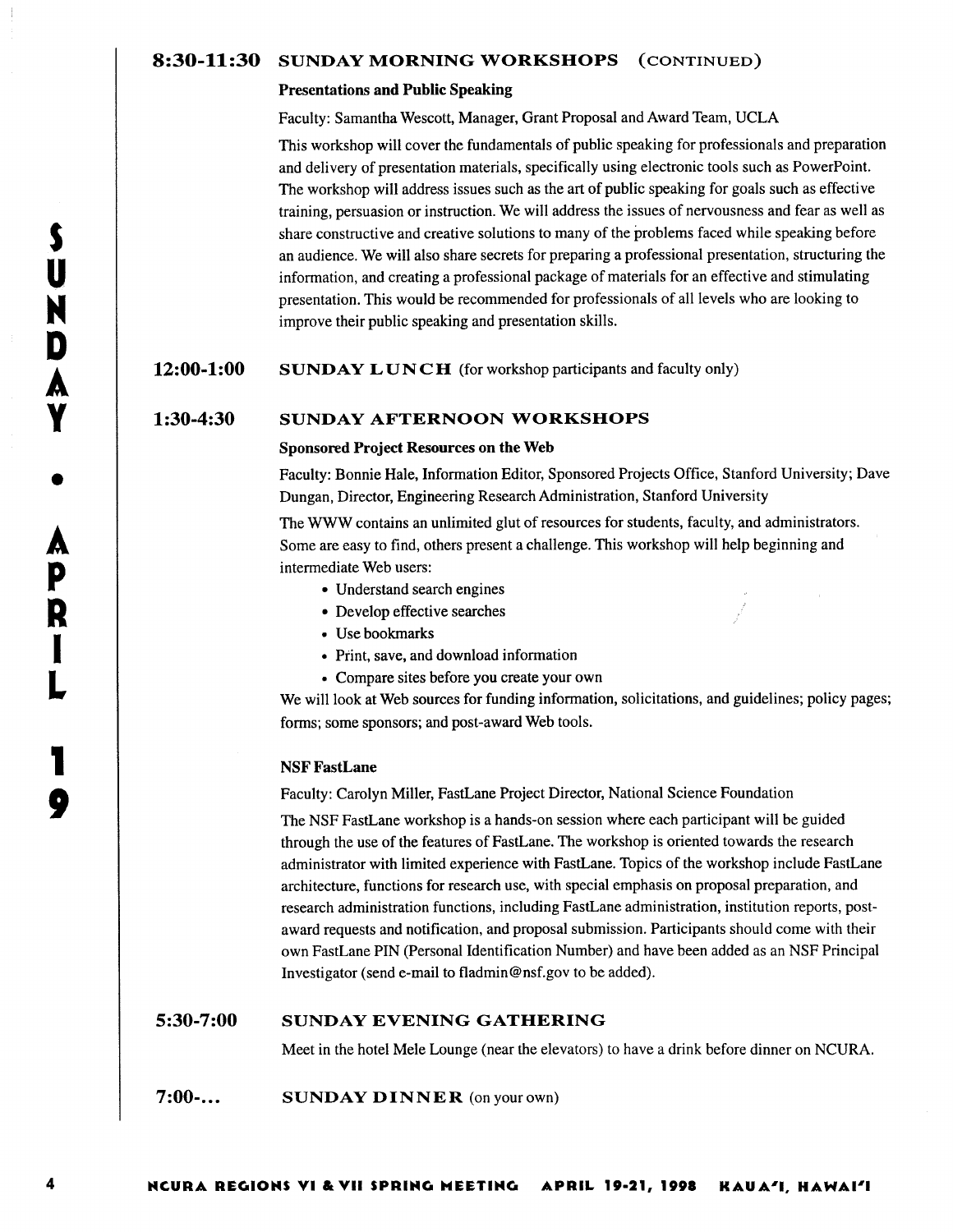# MONDAY, APRIL 20



 $8:00-5:00$  REGISTRATION  $\bigwedge^{\mathcal{C}}$  PREFUNCTION AREA

### 8:30-9:00 CONTINENTAL BREAKFAST PREFUNCTION AREA

#### 9:00-10:15 WELCOME AND KEYNOTE ADDRESS JASMINE BALLROOM

Welcome: Terry May, Chair of Region VII, NCURA Introduction of Speaker: Georgette Sakumoto, Assistant Director, Research Administration, University of Hawai'i Keynote Speaker: William "Bill" Kikuchi, Professor of Anthropology, Kaua'i Community College Keynote Address: Hawai'ian Prehistory: The Need for Research Funding

#### 10:15-10:30 MONDAY MORNING BREAK

#### 10:30-11:45 MONDAY MORNING CONCURRENT SESSIONS

Federal Demonstration Partnership, Phase III: A Cooperative Venture Between Federal Agencies and Participating Agencies

Moderator: Joyce Freedman, Director, Sponsored Projects Office, UC Berkeley Panelists: Barbara Siegel, Northwestern University, Chair, FDP Steering Committee; Gerald Stuck, ERA Coordinator, Federal Demonstration Partnership

This session will include a brief overview of the Federal Demonstration Partnership along with updates on specific FDP, Phase III initiatives. Since its expansion in June 1996, FDP now boasts 65 institutional members, 11 federal agencies, and six professional organizations, including NCURA.

# NIH Commons

Presenter: Diana Jaeger, Director, Division of Grants Policy, OPERA, National Institutes of Health

This session will provide an update on the status of development of the NIH Commons, including a demonstration of E-SNAP. It will also provide information on institutional requirements for interacting with the various NIH Commons components.

# Funding Agency Relations: A Key Ingredient for Success in the Sponsored Program Enterprise

Presenters: Leticia McCart, Director, Sponsored Programs Faculty Development, San Jose State University; Lou Venuto, Team Leader, Program Monitoring, Higher Education Programs, U.S. Department of Education

Personal interaction with program officers can have a profound affect on the quality of proposals yet many faculty are not taking advantage of this strategy at the pre-award stage. This session will provide an opportunity to explore the stages of interaction with funders and provide tools for helping you better prepare your faculty for engaging in these critical conversations with agency staff.

M  $\overline{\mathbf{O}}$ 

N

D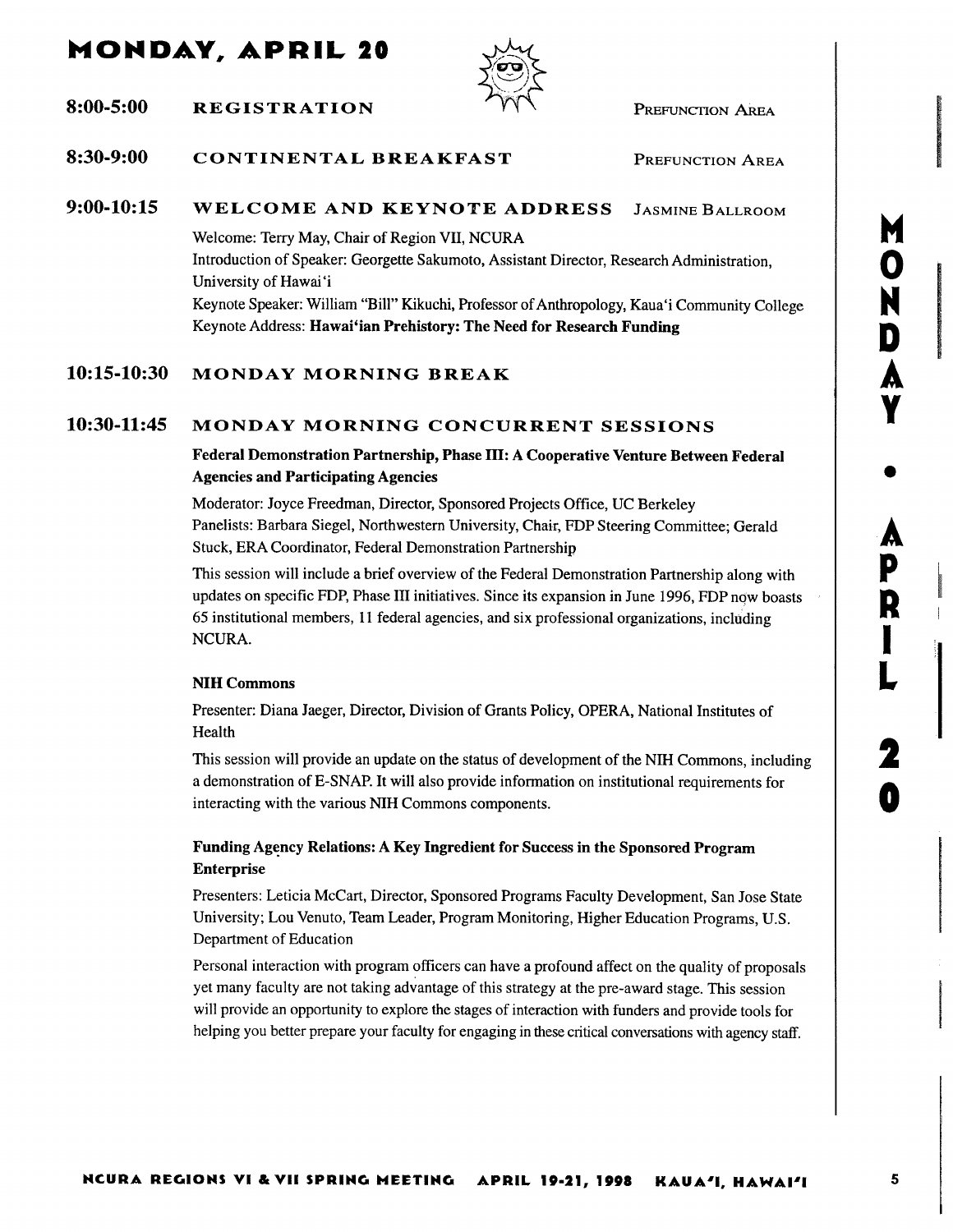# 12:00-1:15 **MONDAY LUNCH** TENT IN THE LU'AU GARDENS

Mary Husemoller, President, NCURA

# **1:30-2:45 MONDAY AFTERNOON CONCURRENT SESSIONS**

## **NIH Program and Policy Update**

Moderator: Kathleen M. Engstrom, Chair, Division of Research Services, Mayo Clinic Scottsdale

Presenter: Diana Jaeger, Director, Division of Grants Policy, OPERA, National Institutes of Health

The NIH update will include information on the latest NIH reinvention activities (including information about specific ERA initiatives at NIH), NIH's implementation of OMB Circular A-21, changes in NIH and the outlook for the future. This will be an interactive session, audience participation is encouraged.

## **Proposal Submission Using NSF FastLane**

Moderator: Judy Fredenberg, Grants Development Coordinator, University of Montana Presenters: Neil Maxwell, Senior Research Administrator, UC Berkeley; Carolyn Miller, FastLane Project Director, NSF

This session will present information on recent developments and future plans for FastLane's proposal preparation and submission module. An interactive discussion is planned, focusing on experiences with recent required FastLane submissions such as the IGERT, MRI, and Science and Technology Centers programs, to improve university and NSF strategies and approaches.

# **Training and Communications Programs from Central Offices for PIs and Department Administrators**

Moderator: Don Allen, Director, Grant and Contract Services, University of Washington Panelists: Liz Turney, Grants Specialist, College of Veterinary Medicine, Colorado State University; Kathleen Thompson, Associate Director, Research Management Group, School of Medicine, Stanford University

Rules and regulations affecting grants and contracts are changing rapidly. How does your institution communicate grants management issues to PIs and Departments? This session will provide the types of training/communications programs used at three universities in Regions VI and VIIand allow time for an open discussion with the audience.

# 2:45-3:00 **MONDAY AFTERNOON BREAK**

# **3:00-4:15 MONDAY AFTERNOON CONCURRENT SESSIONS**

## **NSF Program and Policy Update**

Moderator: Denise Wallen, Office of Research Services, The University of New Mexico Presenters: Jean Feldman, Head, Policy Office, Division of Contracts, Policy & Oversight, NSF; Karen Sandberg, Section Head, Division of Grants & Agreements, NSF

This session will provide an update of current and future initiatives including recent and proposed changes in NSF proposal and award policies and procedures. Staff also will describe upcoming NSF electronic initiatives as well as provide the most up-to-date information regarding the FY 1999 budget and new program areas.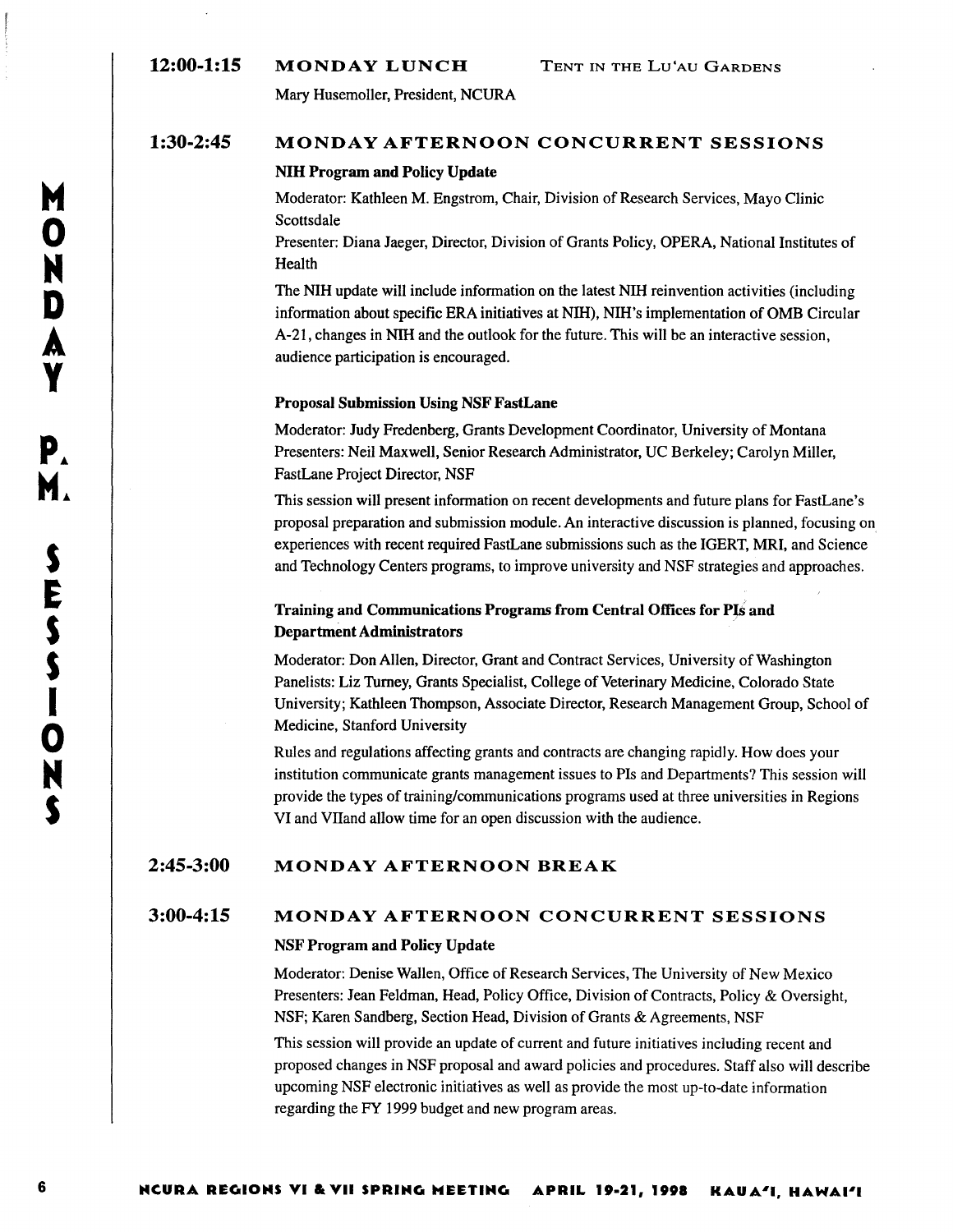# Changes at the U.S. Department of Education: Challenges for Both the Preaward and Postaward Administrator

Presenters: Lou Venuto, Team Leader, Program Monitoring, Higher Education Programs, U.S. Department of Education; Robert Bakke, Associate Director, Office of Sponsored Projects, CSU Chico

The Government Performance and Results Act (GPRA) is likely to have a major impact on how we do our jobs. The US Department of Education has undergone significant reorganization. This session will explore how the department is responding to the GPRA and its implications for present and future grantees. In addition this session will offer suggestions on how prospective applicants might prepaze more competitive proposals for programs sponsored by the Higher Education Division.

# 6:00-9:30 MONDAY EVENING BANQUET: LU'AU

# ...AND EVENING HOSPITALITY TENT IN THE LU'AU GARDENS

~:

Join us for a lu'au, then linger on after the meal and enjoy the tropical night. Beer, wine, and mai tais provided, other drinks may be purchased from the hotel baz.



| 8:00-9:15 |  |  | REGION VI MEETING AND BREAKFAST PAKALANA ROOM |  |
|-----------|--|--|-----------------------------------------------|--|
|           |  |  |                                               |  |

REGION VII MEETING AND BREAKFAST GINGER ROOM 8:00-9:15

#### TUESDAY MORNING CONCURRENT SESSIONS 9:30-10:45

# Integrating Systems Across the Campus- Building a Research Intranet

Presenter: Rojielyn Fay, IST Mgr, Office of Contracts & Grants, UC-San Diego

There are technical and management challenges associated with integrating systems written in different software of different platforms for different needs. What are the technical issues? What are the management issues? How do you get and keep everyone on the same development path? What are the data ownership and control issues? This session wilt look at what is currently being developed to integrate systems across the campus.

# Subcontracting

Presenter: Dick Seligman, Director, Sponsored Research, California Institute of Technology

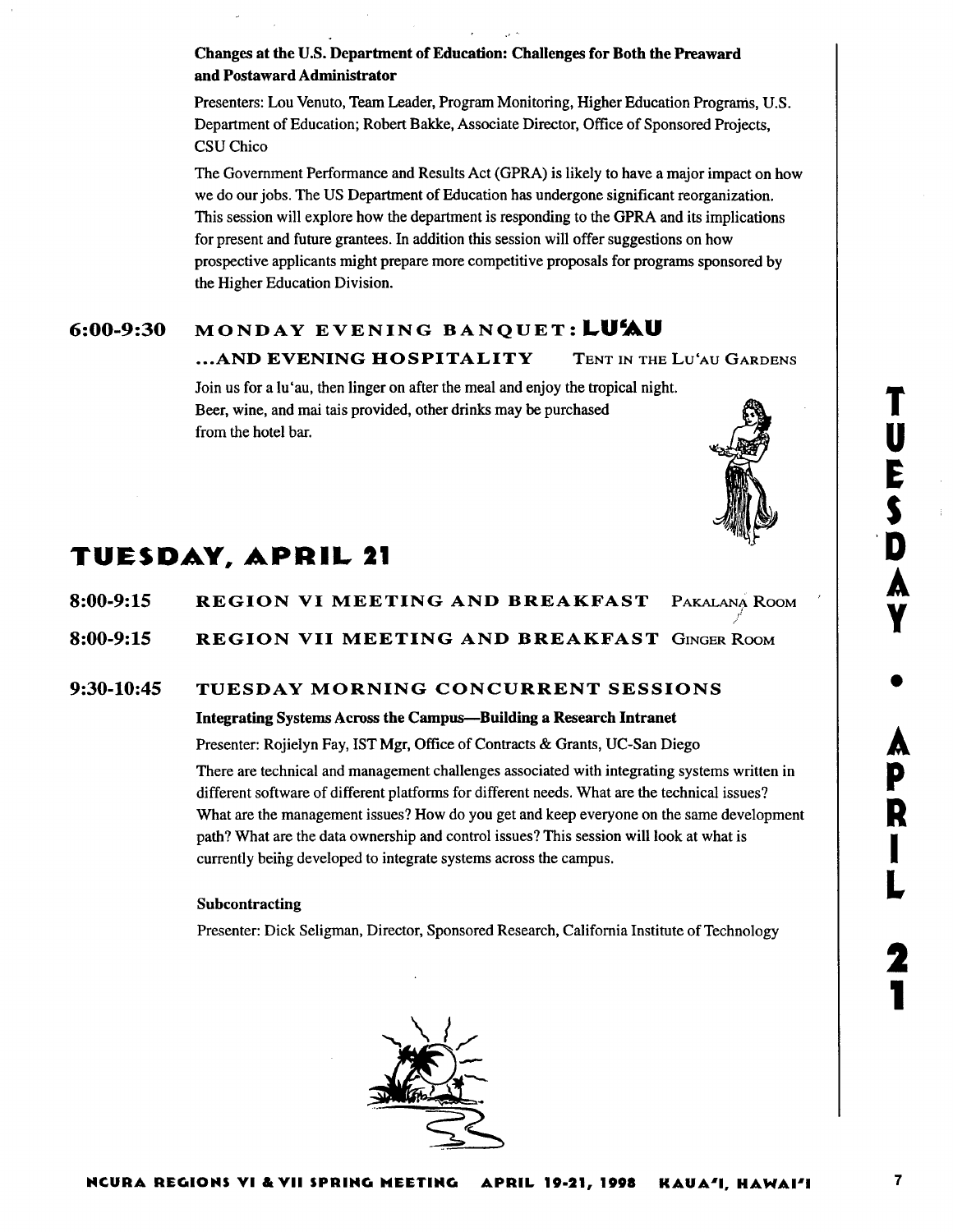# 9:30-10:45 TUESDAY MORNING SESSIONS (CONTINUED)

# Research Oftice/Development Office Relations: Communication and Cooperation is the Key to Success

Presenter: Wilma Ennenga, Grant and Contract Administrator, Office of Grant and Contract Service, Northern Arizona University; Raymond Riznyk, Associate Dean, Graduate Studies and Research, Central Washington University; David Serrano, Assistant Director, Office of Research Services, University of California, Riverside

The relationship between the Research Office and the Development Office is often one of confusion and conflict. This session will focus on various ways for developing and maintaining efficient and effective working relations. Communication and cooperation is seen as the key to success. The presenters will discuss strategies that enhance positive relations and mutually beneficial interactions.

# 10:45-11:00 TUESDAY MORNING BREAK

# 11:00-12:15 TUESDAY MORNING CONCURRENT SESSIONS

# Procurement Card Implementation at Universities

Moderator: R John Case, Assistant Vice President and Controller, Desert Research Institute, University and Community College System of Nevada Panelists: Brian Farmer, Manager of Grants and Contracts, University of Idaho; Chris Scholberg, Project Manager, Stanford University

During these times of re-engineering and cost containment, numerous institutions are reviewing processes to streamline administrative processes. This session will review the implementation of procurement cards at various organizations. Included in: this discussion will be the process for implementation, issues for departments and central administration, and the effects on sponsored research activity.

## Partnering Technology and Change

Moderator: Hal Gollos, Research Process Manager, Stanford University Panelists: Erin Lindsay, Electronic Initiatives Analyst, UCLA; David O'Brien, Director, Office of Planning Services, Stanford University; Beth Kane, Managing Associate, Coopers & Lybrand

Over the next couple of years technology will change the ways we, as research administrators, do our jobs. This session will look at the different technologies coming down the road, the change management process involved with these technologies, and the training of the staff whose jobs will be vastly different due to these changes.

# Developing Collaborative Proposals

Presenter: Nancy Bell, Director, Office of the Assistant VP for Research, University of Texas Medical Branch at Galveston

This highly interactive session will provide the opportunity for research administrators to become familiar with mechanisms to facilitate large, collaborative projects. Faculty are accustomed to preparing the single investigator proposal but are often confused when developing a collaborative project. The session will be organized using a project management approach.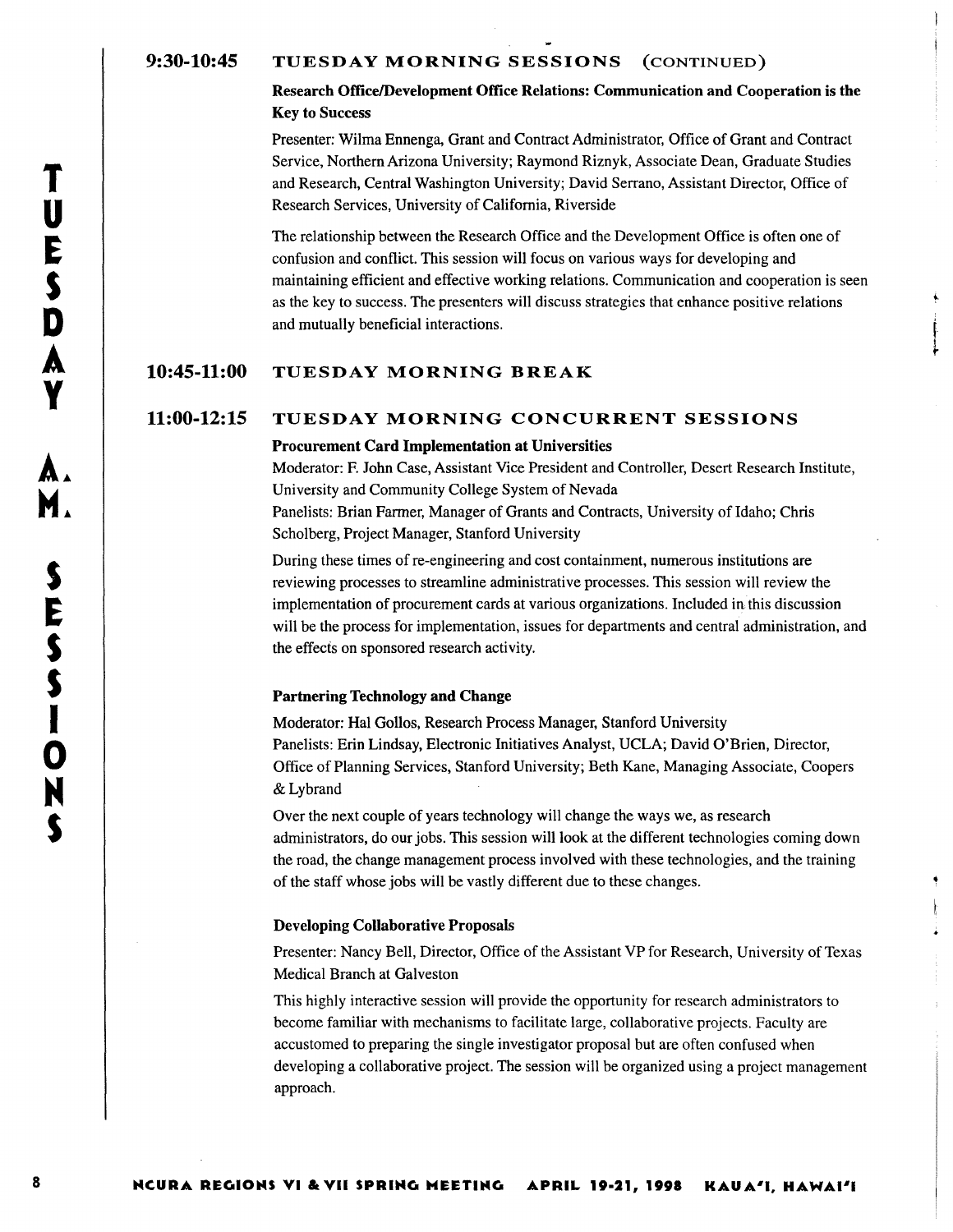#### **TUESDAY AFTERNOON ROUNDTABLES 1:45-3:00**

# **Cost Accounting Standards Audits**

# **Faculty Professional Development, Mentoring, and Coaching Roles for Research Administrators**

Discussion Leaders: Wilma G. Ennenga, Grant and Contract Administrator, Office of Grant and Contract Service, Northern Arizona University; Barry H. Dorfman, Interim Director, Office of Research and Sponsored Projects, California State Polytechnic University, Pomona

Individual counseling and coaching can increase the capacity of faculty to successfully compete for sponsored projects that support their cazeer goals. This session will continue a discussion started at the national NCURA meeting and will explore the role of the reseazch administrator as mentor and coach as well as the limitations on the mentoring role.

# **Confidentiality Issues in Research Administration**

Discussion Leaders: Reata Busby, Director of Research, University of New Mexico Health Sciences Center; Bruce Morgan, Associate Director, Office of Research Administration, University of California, Irvine

This Roundtable will discuss institutional policies and research administration experiences on the wide variety of confidentiality issues which affect research administration. These include: confidentiality terms in contracts; accepting confidential information and confidentiality agreements; industry agreements; human subject information; access to student and medical records; and Freedom of Information requests.

#### **TUESDAY AFTERNOON B RE A K 2:45-3:00**

#### **TUESDAY AFTERNOON FINAL SYNTHESIS 3:00-4:15**

# **Open Forum for Departmental Administrators**

Moderator: Carol Quintana, Associate Director, Arts and Sciences Research Center, New Mexico State University

# **Open Forum for Pre-Award Issues**

Moderator: Karen R. McCrostie, Coordinator, Research Services, Office of Reseazch Administration, Boise State University

**Open Forum Post-Award Issues** 

#### **CONFERENCE ADJOURNED 4:15**

#### **POST**-**CONFERENCE WORKSHOP 4:20**-...?

**Effective Tools and Methods to Reduce Stress in Research Administrators-Hands-on Workshop**  Facilitator: recreational beverage of choice



T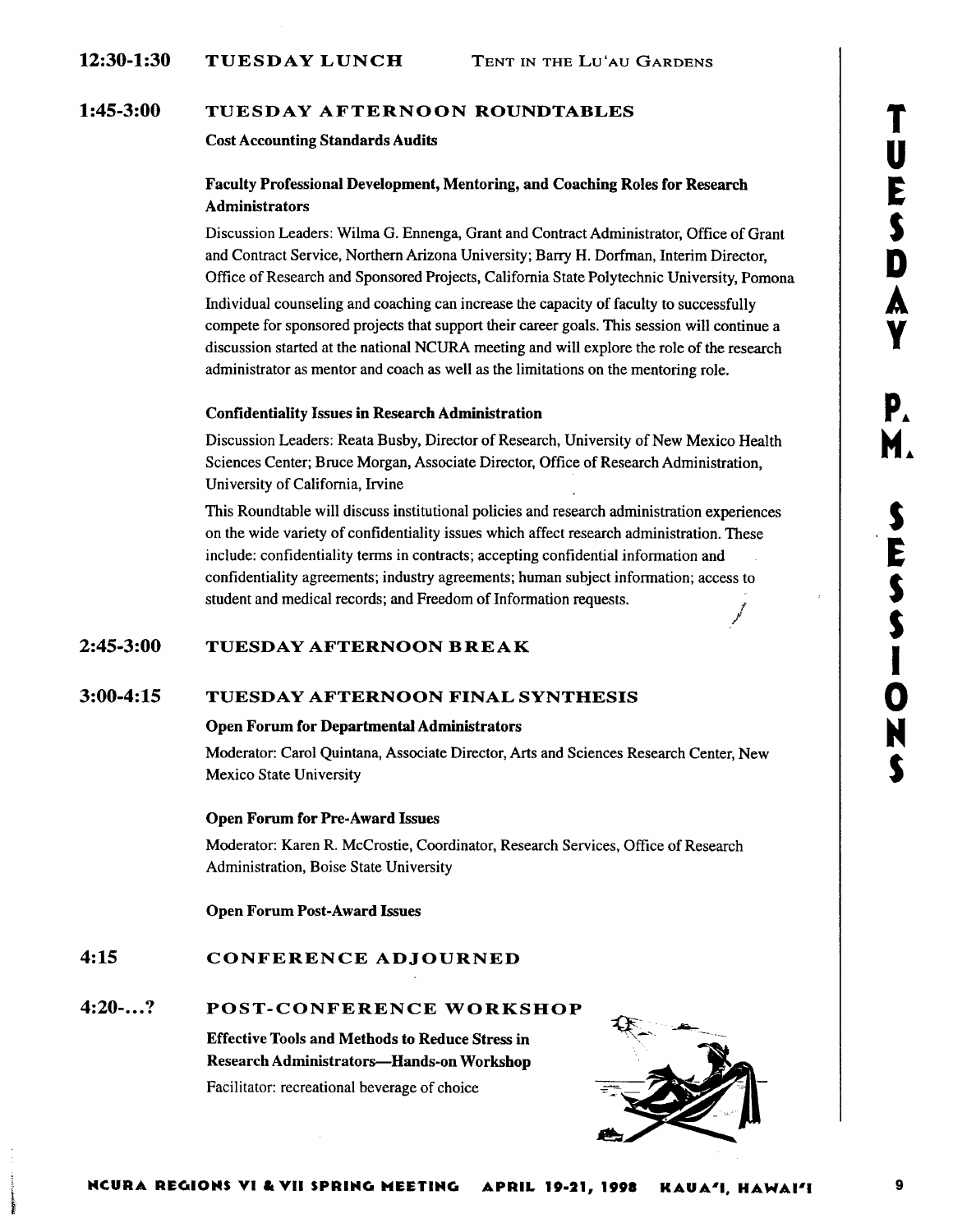# SITE & EVENT INFORMATION

# CONFERENCE MOTEL

The site for our Spring Meeting is the Outrigger Kaua'i Beach Hotel near Lihue, on the eastern coast of the island of Kaua'i, in Hawai'i. Each room is air-conditioned, and suites feature refrigerators, in-room movies, and private lanai.

Room rate: A block of rooms is being held for conference attendees until March 19th. Our group rate is \$110 plus tax (10.166%). This rate is good for three days before and after the conference dates (maybe more, if you ask nicely). Residents of Hawai'i are eligible for an additional discount-ask the reservation agent about it.

Deposits and Cancellations: The hotel requires a one night room deposit plus applicable taxes at the time the room request is submitted. Deposit payment may be made by company or personal check or by credit card. Room deposits will be refunded if cancellation notice is provided no later than 72 hours prior to arrival. Cancellation received less than 72 hours of scheduled arrival will be charged a penalty of one night room revenue plus applicable taxes.

Family Plan: There is no additional charge for children, 17 and under, staying in the same room using existing bedding. Maximum of four people per room, before additional charges apply.

Car Package: \$25 plus tax. The hotel will book a car through Budget Rental for airport pickup and return. The reservation agent will need your flight info to confirm your rental booking.

Phone Numbers: Reservations must be made through the Group Reservation number: 1-800-325-7171. You'll speed up the process if you tell the reservations agent you're with the National Council of Research Administrators meeting at the Kaua'i Beach Hotel in April. Direct number to the hotel: 1-808-245-1955. (They don't take reservations at this number.) Budget Car Rental: 1-800-527-0700.

# CONFERENCE REGISTRATION

See the registration form enclosed for more information. Registration must be received by April 10, 1998. Registration is \$175 for the conference, and the Sunday workshop fee is \$45 for one half-day workshop and \$70 for two workshops. The registration coordinator is Georgette Sakamoto at the University of Hawai `i.

# DRESS CODE

Dress code for our meeting is casual. Bring casual, comfortable clothes in lightweight fabrics. Shorts and tee-shirts are recommended- you've probably already packed your beach wear. Sandals are suggested, and definitely bring comfortable shoes if you plan on doing any hiking or exploring the island. You might need a lightweight sweater or jacket, but it won't be cold enough for anything heavier. If all your bright aloha shirts or muu muus are at the cleaners, you'll find plenty to choose from in island shops. Hawai'i is close to the equator, and the sun is very strong, even on overcast days.

# CLIMATE

Kaua'i is the furthest north of Hawai'i's main islands and has slightly cooler temperatures. Typical winter daytime highs are 76 to 80 degrees and at night, temperatures run from 60 to 64 degrees. Summer temperatures range from highs of 84 to 87 degrees to lows of 70 to 72 degrees. Spring and fall temperatures fall in between. For beach goers, the near-shore waters varies from a high of 80 degrees in summer to about 73 degrees in winter. The temperature drops 3.5 degrees with each thousand-foot rise in elevation; Kauai's highest elevations are 10 to 12 degrees cooler at sea level.

Rain isn't usually much of a problem on Kaua'i. Rain tends to come in brief spells, typically during the night and early morning hours, with most of the heavy rainfall occuring in the mountains, not the resort areas.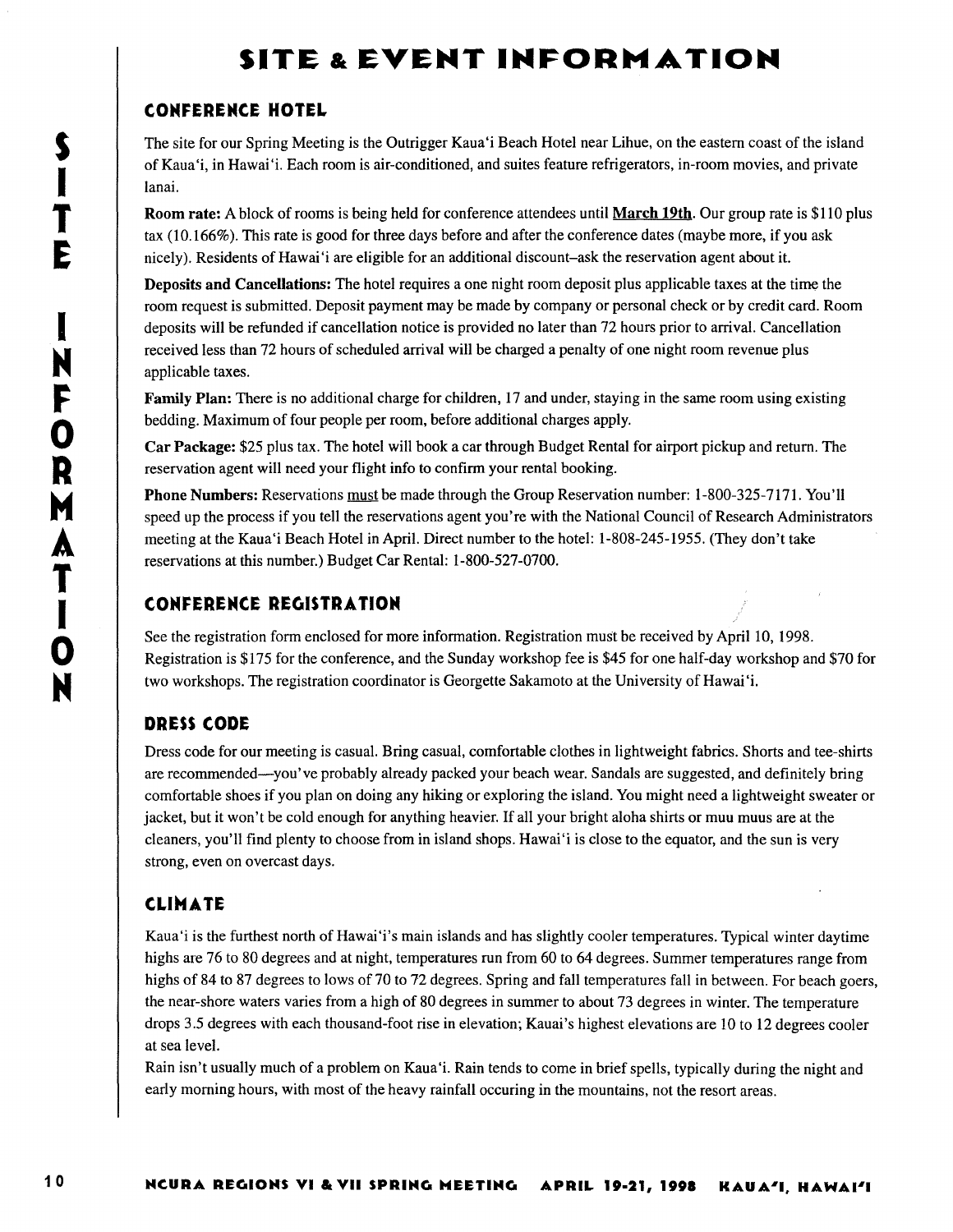# T E N  $\overline{\mathbf{O}}$ R T  $\ddot{\mathbf{O}}$ N

# **ABOUT RAUA'1**

Kaua'i, Hawaii's "Garden Island," is renowned for its beautiful sun-drenched beaches, lush tropical valleys, waterfalls, colorful canyons, cool highlands, and gorgeous rainbows. You're probably more familiar with Kaua'i than you realize, the island was used to film "South Pacific" "Jurassic Park," "Raiders of the Lost Ark," and many other movies. And Wailua Falls, located near our hotel, is used in the introductory segment of the TV show "Fantasy Island." Our hotel is on the eastern "Coconut Coast," rich in Hawai 'ian culture, with many heiaus (sacred sites), petroglyphs, and other points of interest.

# **MONDAY NIGHT BANQUET**- **LUAU:**

Hawai'ians traditionally hold a lu'au to celebrate a special occasion. We'll celebrate on Monday evening with a lu'au by the sea. We'll sip mai tais and a selection of other beverages and feast on a sumptuous buffet of Hawai'ian specialties, entertained by music and dances of the island. As the sun sets and torches are lit, we'll enjoy the tropical evening by hosting our hospitality suite in the same beautiful setting. Complimentary mai tais, beer,and wine will be provided; other drinks may be purchased from the hotel bar.

# **POPULAR ACTIVITIES ON KAUA'I**

- # Consider visiting Wailua Falls or taking a boat ride up Wailua River to see beautiful Fern Grotto.
- $*$  For a breathtaking aerial view of Kaua'i, several companies offer helicopter tours.
- # Drive to spectaculaz Waimea Canyon, nicknamed the "Grand Canyon of the Pacific" by Mark Twain.
- # Explore the island's beauty on a hiking trail. Two of Kauai's best trails aze Kukui Trail, afive-mile round trip trail that drops 2,000 feet into Waimea Canyon (and a lazge swimming hole at the bottom); and the four-mile Kuilau Ridge Trail, with dramatic views of small waterfalls and a wealth of flora.
- **K** Kalapaki Beach is an ideal choice for swimming and sunning. The best scuba diving on Kaua'i is found along the southern shore, with visibility averaging about 50 feet and abundant sea life.
- **米** Other popular activities on Kaua'i include horseback riding, windsurfing, and freshwater and saltwater fishing. Tennis can be played day or night on the hotel tennis courts.
- $*$  To see extensive exhibits of Hawai 'ian artifacts along with memorabilia from the sugar plantation era, visit the Kaua'i Museum in nearby Lihue. Plan an outing to Kamokila Hawai'ian Village to see what ancient Hawai 'i was like. Kilohana Plantation, a restored plantation estate, has 35-acre grounds with tropical gardens, a working farm, and a century old plantation village.
- # Dance to the best in top-40 music at Kauai's "hottest" night club, Gilligan's, conveniently located at our hotel.